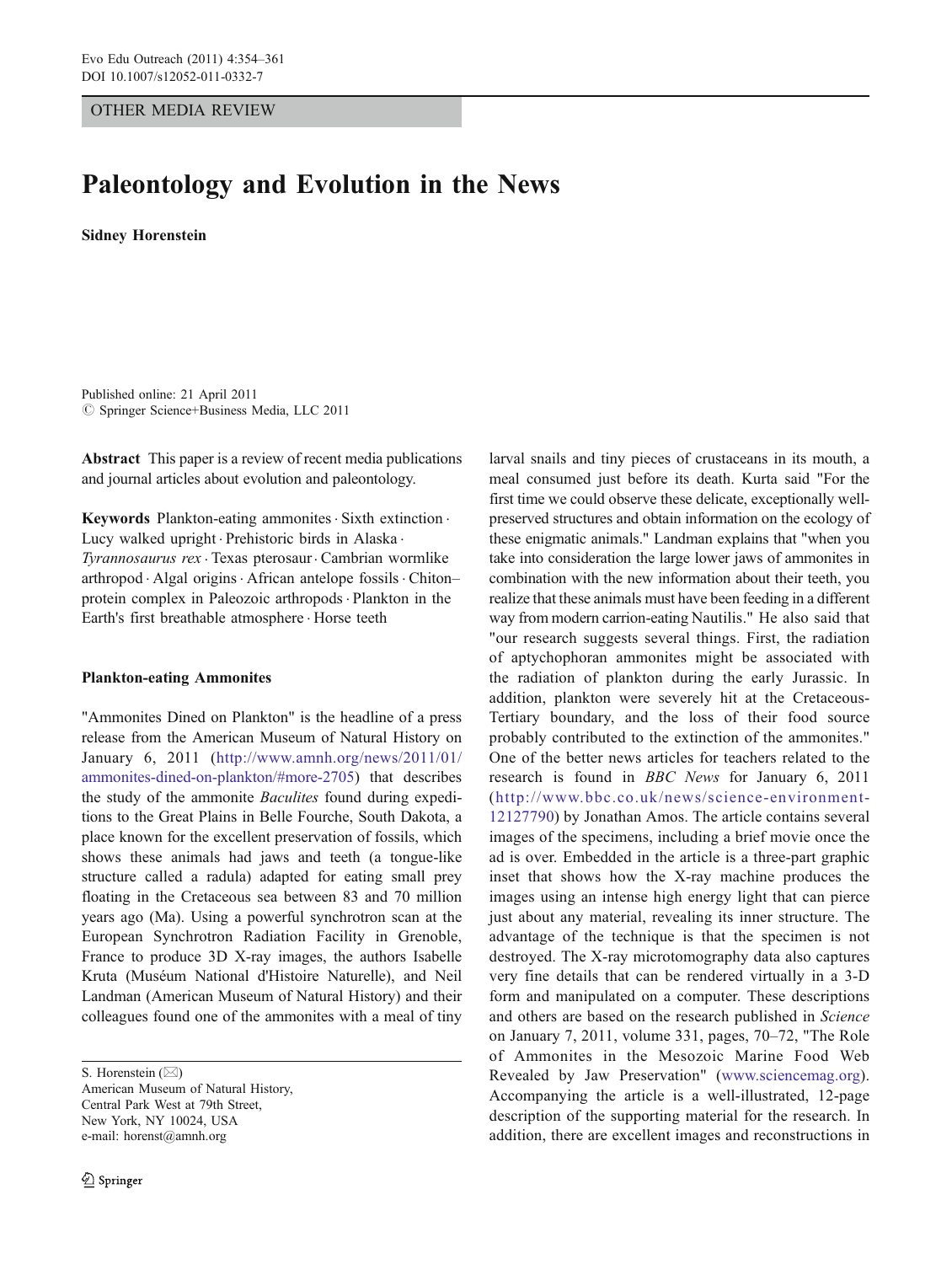the paper showing the morphology of the radula and teeth that can be utilized by teachers.

# Sixth Extinction

A new study concludes that three quarters of today's animal species could vanish within 300 years, the so-called sixth extinction, comparable to the fifth extinction that wiped out a whole host of animals including dinosaurs, pterosaurs, and invertebrates such as the rudist clams. The lead author of the study, paleobiologist Anthony Barnosky of the University of California, Berkeley, said that the "good news is we haven't come so far down the road that it's inevitable. [We] explained that species come and go over long periods of time but mass extinctions occur rapidly and in the past that has amounted to three quarters of all species." (Ann Gibbons in ScienceNOW, March 2, 2011, <http://news.sciencemag.org>). "Are We in the Middle of a Sixth Mass Extinction," reviewed Barnovsky's work. Barnovsky and colleagues, looking at the past record, calculated the rate at which mammals died off in the past 65 million years. They found an average of extinction rate of less than five species per million years. "But in the last 500 years, a minimum of 80 of the 5,570 species of mammals have gone extinct…a rate that translates to about 36 species in a million years, about 20 times faster and above the documented rates for past normal extinctions." To Barnovsky and his colleagues, that means we are at the beginning of mass extinctions. If it is assumed that if all currently endangered or threatened mammals will disappear within a century, then by 334 years from now, 75% of all mammal species will be gone. The paper was published in the journal Nature (volume 471, pages 51–57; [http://www.](http://www.nature.com/nature/journal/v471/n7336/full/nature09678.html) [nature.com/nature/journal/v471/n7336/full/nature09678.](http://www.nature.com/nature/journal/v471/n7336/full/nature09678.html) [html](http://www.nature.com/nature/journal/v471/n7336/full/nature09678.html)) online March 2, 2011, "Has the Earth's sixth mass extinction already arrived?" As one would expect, numerous newspapers and other media reported on the conclusions of the paper including Elizabeth Weise's article in USA Today on March 2, 2011 [\(http://www.usatoday.com/](http://www.usatoday.com/tech/science/2011-03-02-next-mass-extinction_N.htm#) [tech/science/2011-03-02-next-mass-extinction\\_N.htm#](http://www.usatoday.com/tech/science/2011-03-02-next-mass-extinction_N.htm#)). "The IUCN list 18,351 species on its 'Red List of Threatened species,' considered the global standard for the conservation status of animal and plant species. All are at risk based on the current and projected habitat loss or destruction due to human encroachment and climate change. Of these, 1,940 are listed as critically endangered, meaning the species' numbers have decreased, or will decrease, by 80% within three generations." She quotes Anthony Barnosky: "Walk outside, look around and imagine three-fourths of all the different kinds of life you see gone. Ask yourself if you'd be happy living in that world" Also quoted is David Jablonski of the University

of Chicago, saying that the paper has "pushed the field forward significantly. It's exciting to have a group of people trying to work it through as rigorously as they can…One thing the fossil record shows us unequivocally is that ecosystems can be pushed to their breaking points."

#### Lucy Walked Upright

"Foot bone shows humans walked upright 3.2 million years ago" was reported by Thomas H. Maugh II of the Los Angeles Times ([http://articles.latimes.com/2011/feb/12/sci](http://articles.latimes.com/2011/feb/12/science/la-sci-foot-bone-20110212) [ence/la-sci-foot-bone-20110212\)](http://articles.latimes.com/2011/feb/12/science/la-sci-foot-bone-20110212) on February 12, 2011. He reports that the foot bone from Ethiopia indicates that human ancestors largely abandoned swinging from trees by 3.2 million years ago and were spending virtually all their time walking upright. He was reporting on the study by Carol V. Ward, William Kimbel, and Donald C. Johanson who found a metatarsial bone from *Australopithicus* afarensis, the same species that was made famous by the 1974 discovery of the skeleton know as Lucy, in the journal Science (<http://www.sciencemag.org>), volume 331, pages 750–753, "Complete Fourth Metatarsal and Arches in the Foot of Australopithicus afarensis." It was Donald C. Johansen who led the team that discovered Lucy. The authors claim that the specimen clearly shows that the species had stiff, arched feet just like modern humans. In the few days after the release of the research, Google [\(www.google.com\)](http://www.google.com) reports that there were 353 related articles published in a variety of news outlets. The author of the news article goes on to explain that "Such feet are stiff enough to push off from the ground when taking a step and flexible enough to absorb shock when the foot touches down. But they have lost the ability to grasp branches and other objects—a distinguishing characteristic of Lucy's predecessors, Ardipithecus ramidus." Carol V. Ward is quoted in the article saying "The development of an arched foot represented a fundamental shift toward the human condition because it meant giving up the ability to use the big toe to grasp branches, signaling that our ancestors had finally abandoned life in the trees for life on the ground. Lucy and her kin could leave the forest and roam the countryside to forage for food when necessary. With their powerful jaws, they could eat a variety of foods, including fruit, seeds, nuts and roots." The importance of this discovery stems from the fact that previously, researchers believed that the first member of the human tree to walk upright was Homo erectus, which flourished between 1.8 million and 70,000 years ago before giving way to modern humans. The study elicited responses from a number of researchers, some positive and others cautionary, which can be read in "Reaction round-up: Lucy's feet made for walking" by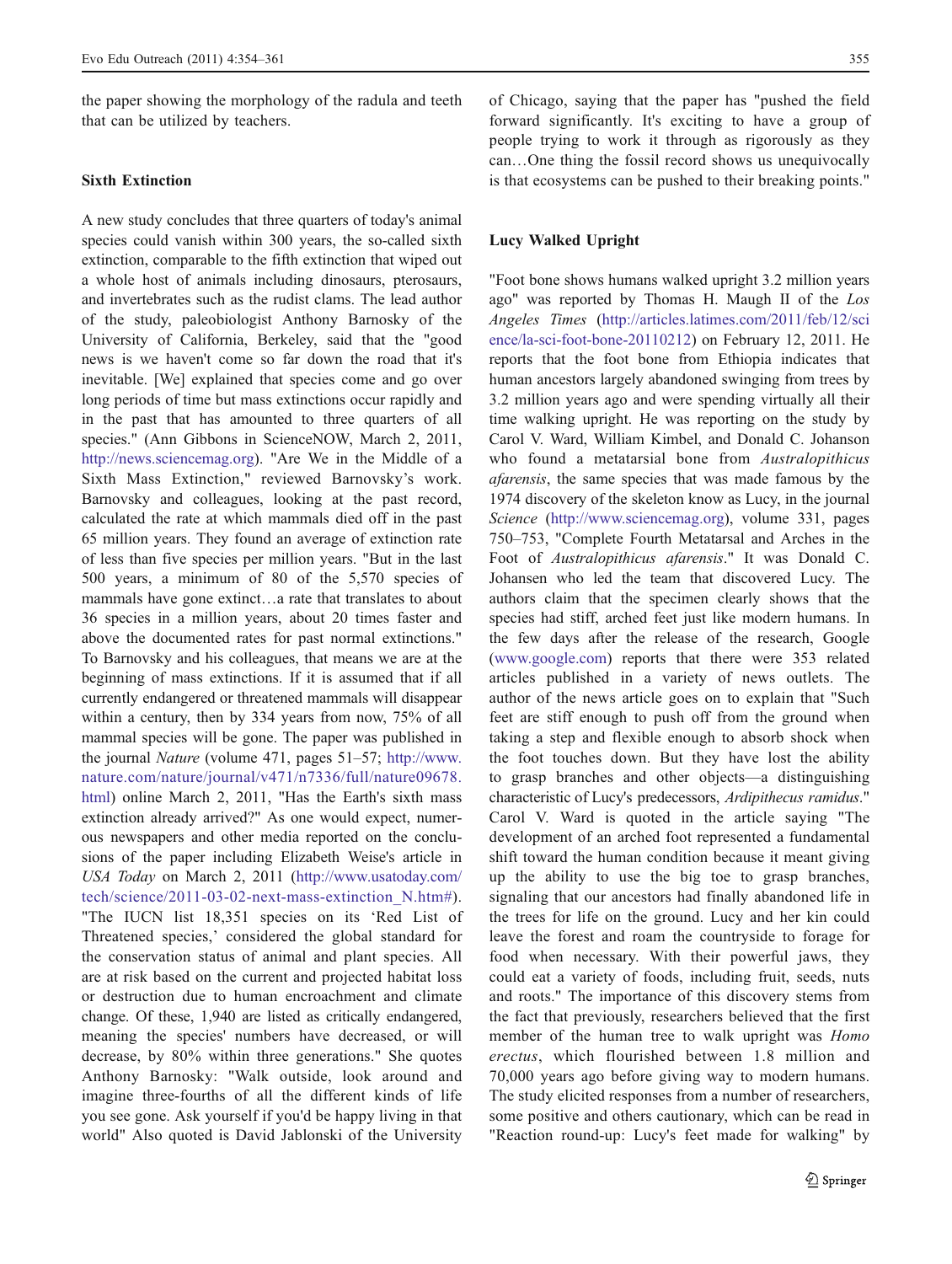Dan Vergano on February 12, 2011 in USA Today ([http://](http://content.usatoday.com/communities/sciencefair/post/2011/02/paleontology-lucys-feet-made-for-walking/1) [content.usatoday.com/communities/sciencefair/post/2011/](http://content.usatoday.com/communities/sciencefair/post/2011/02/paleontology-lucys-feet-made-for-walking/1) [02/paleontology-lucys-feet-made-for-walking/1](http://content.usatoday.com/communities/sciencefair/post/2011/02/paleontology-lucys-feet-made-for-walking/1)).

### Prehistoric Birds, Alaska

Two new species of prehistoric birds have been found in Alaska, in the Cantwell Formation in Denali National Park. The Anchorage Daily News on February 25th, 2011 [\(http://](http://www.adn.com/2011/02/25/1722303/paleontologist-addicted-to-alaska.html) [www.adn.com/2011/02/25/1722303/paleontologist-addicted](http://www.adn.com/2011/02/25/1722303/paleontologist-addicted-to-alaska.html)[to-alaska.html\)](http://www.adn.com/2011/02/25/1722303/paleontologist-addicted-to-alaska.html) reports in the article "Paleontologist addicted to Alaska discovers 2 new prehistoric birds." The paleontologist referred to is Tony Fiorillo of the Museum of Nature and Science in Dallas, Texas, a regular visitor to Alaska for summer fieldwork. It is said that the formation holds the world's greatest known cache of fossilized bird tracks. Fiorello said that "The diversity of fossil bird tracks in the Cantwell formation of Denali is second to none anywhere in the world" and "contains riches beyond our expectations… Every year we go in there, every year we find new things, every year we come out and have to readjust the [theoretical] models…We haven't even begun to hit the point where the data are hitting a plateau." One of the new species is the size of a large crane, and the other is smaller than a sandpiper. These footprints indicate that Alaska served, as it does today, as a major nesting ground for at least the last 70 million years. The scientific article, "Bird Tracks from the Upper Cretaceous Cantwell Formation of Denali National Park, Alaska, USA: a new perspective on ancient northern polar vertebrate biodiversity," was published in the Journal of Systematic Paleontology, volume 9, Issue 1, March 2011, pages 33–49 [\(http://www.informaworld.com/\)](http://www.informaworld.com/)

#### Tyrannosaurus rex, Again

"T. rex More Hyena Than Lion" is the headline in U.S. News and World Report for February 24, 2011 [\(http://www.](http://www.usnews.com/science/articles/2011/02/24/t-rex-more-hyena-than-lion) [usnews.com/science/articles/2011/02/24/t-rex-more-hyena](http://www.usnews.com/science/articles/2011/02/24/t-rex-more-hyena-than-lion)[than-lion\)](http://www.usnews.com/science/articles/2011/02/24/t-rex-more-hyena-than-lion). The article is based on content provided by the National Science Foundation. This new study finds that T. rex was probably an opportunistic predator like the hyena in Africa today. The ferocious  $T.$  rex has been depicted as the top predator of the Cretaceous, ruthlessly stalking herds of duck-billed dinosaurs much as the lion reigns supreme in the African veldt. John "Jack" Horner, Museum of the Rockies, and Mark B. Goodwin, University of California, argue that the result of a new census of all dinosaurs skeletons unearthed in Eastern Montana shows that T. rex was too numerous to have subsisted solely on the dinosaurs it killed with its scythe-like teeth. The authors present data that argues for T. rex as an opportunistic predator, like the hyena in Africa today, subsisting on both carrion and fresh-killed prey and exploiting a variety of animals, not just large grazers. In their census, T. rex was equivalent in numbers to Edmontosaurus, which many people had thought was its primary prey. "This says that T. rex is not a cheetah, it's not a lion, it's more like a hyena." And it "is as abundant in the Upper layers of the Hell Creek Formation as the herbivores…and it's even more plentiful in the other two-thirds of the formation. This supports the view that *T. rex* benefitted from a much wider variety of food sources than live prey." Normally, top predators are one-third or one-fourth as abundant as their prey. Opportunistic hunters like the hyena can be twice as abundant as the top predators. The Hell Creek Formation of Montana dates from 65–95 Ma. The census provides an emerging picture of what the dinosaur fauna looked like during the late Cretaceous. Horner notes that there is a greater variety of dinosaurs in the older sediments, the Lower Hell Creek Formation, compared to the "Upper" formation. "Definitely, there was change in population leading to the Cretaceous–Tertiary boundary, so something was happening to the faunas prior to impact by the meteor. During the 10 million years after dinosaur diversity peaked 75 million years ago, the dinosaurs dwindled pretty fast, and there weren't many left at the end." The research was published in PloS ONE on February 24, 2011, "Dinosaur Census Reveals Abundant Tyrannosaurus and Rare Ontogenetic Stages in the Upper Cretaceous Hell Creek Formation (Maastrichtian)," Montana, USA (DOI: [10.1371/journal.pone.0016574\)](http://dx.doi.org/10.1371/journal.pone.0016574)

#### Oldest Fossils Ever Found may not be Fossils

An article by Craig P. Marshall and others, "Haematite pseudomicrofossils present in the 3.5-billion-year-old Apex Chert" in Nature Geoscience [\(http://www.nature.com/ngeo/](http://www.nature.com/ngeo/journal/vaop/ncurrent/full/ngeo1084.html) [journal/vaop/ncurrent/full/ngeo1084.html\)](http://www.nature.com/ngeo/journal/vaop/ncurrent/full/ngeo1084.html) published online February 20, 2011, describes material that was initially described over 20 years ago as the oldest bacterial fossils on Earth. While the structures resemble cycanobacteria, the authors determined the petrology and geochemistry of the structures from the original Apex Chert locality in Western Australia using thin sections and Raman spectroscopy. Their study shows that the structures are really a series of quartz and haematite-filled fractures, and there is no carbonaceous material associated with the structures. There is carbonaceous material disseminated in the surrounding quartz matrix, however. The authors suggest that although the microstructures analyzed are not microfossils, the presence of carbonaceous material in the surrounding matrix is consistent with the existence of microbial life at the time and with evidence of early Archaean life found at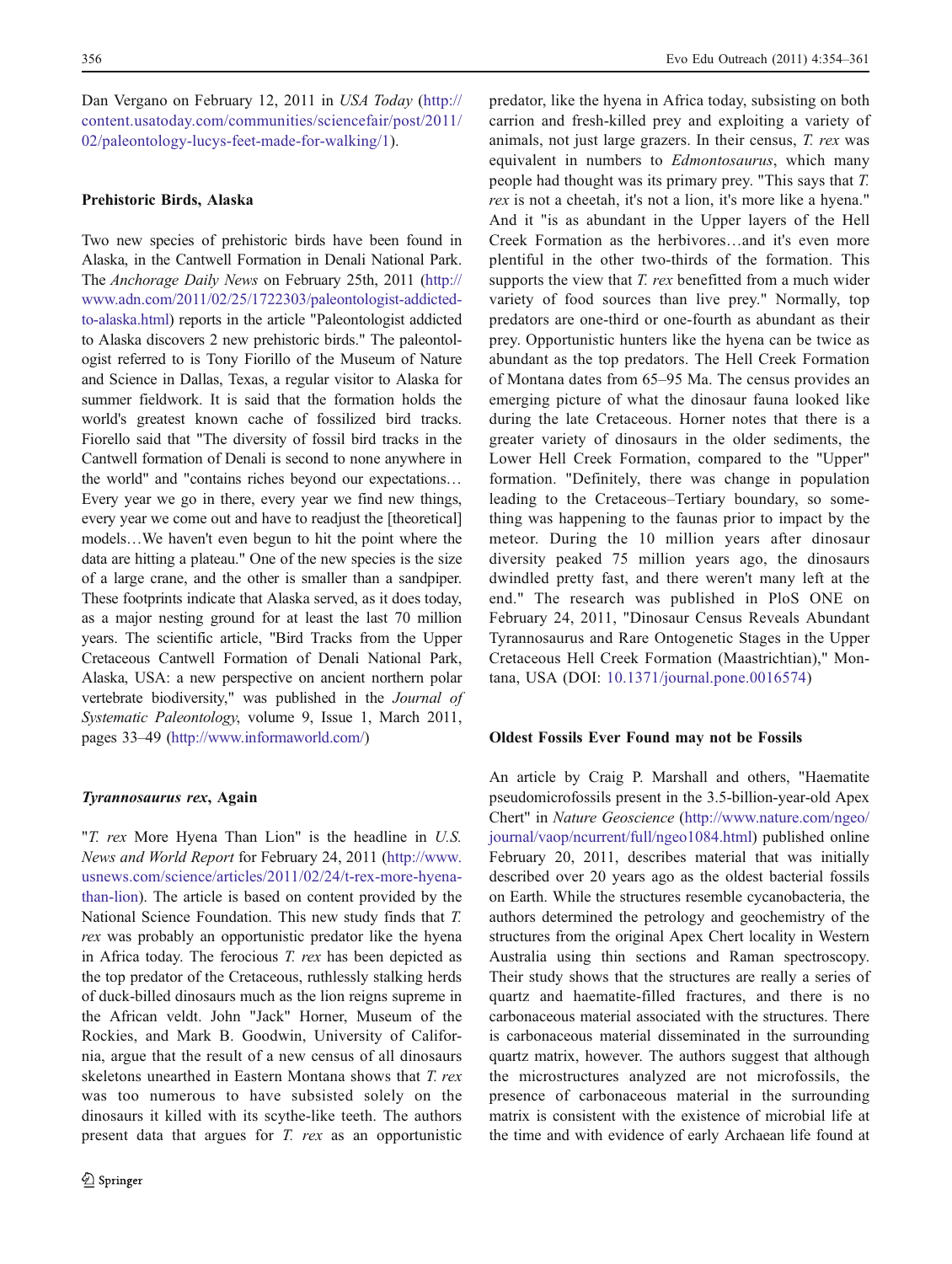other sites. A description of the work at PHYSORG.com, "Oldest fossils ever found may not be fossils after all" ([http://www.physorg.com/news/2011-02-oldest-fossils.](http://www.physorg.com/news/2011-02-oldest-fossils.html) [html](http://www.physorg.com/news/2011-02-oldest-fossils.html), February 21, 2011), contains a photomontage of nine photomicrographs showing the locations of three of the microstructures. The rock formation is located in "the Philbara craton in the northwest of western Australia, one of only two remaining areas of pristine Archaean (3.6–2.7 billion years old) crust remaining on Earth. (The other is in Kaapvaal in South Africa)."

### Texas Pterosaur

Fossilized bones discovered in Texas from a flying reptile that died 89 million years ago may be the earliest occurrence of the prehistoric creature known as Pteranodon reports a press release from SMURESEARCH (Southern Methodist University) "Flying Texas reptile, World's Oldest Pteranodon?" [\(http://blog.smu.edu/research/2011/02/rare\\_](http://blog.smu.edu/research/2011/02/rare_fossil_of_89_mya_flying_t.html) [fossil\\_of\\_89\\_mya\\_flying\\_t.html](http://blog.smu.edu/research/2011/02/rare_fossil_of_89_mya_flying_t.html)) on February 28, 2011. There is some question as to its identification, however. "If it wasn't crushed so badly, it would be possible to determine if it really is Pteranodon." While it it's difficult to narrow the humerus definitely to a specific genus and species, some features clearly identify the specimen as part of the Pteranodontidae, most likely Pteranodon. The article states that previously, Pteranodon bones have been found in Kansas, South Dakota and Wyoming in the Niobrara and Pierre geological formations. This likely Pteranodon specimen is the first of its kind found in Texas, according to paleontologist Timothy S. Myers at Southern Methodist University in Dallas, who identified the reptile. The fossils do not solve the mystery of the reptile's cause of death, Myers said. But it appears the animal probably died in flight over the sea and then fell into the water. Its carcass probably floated for some time, so that when the flesh decomposed the bones separated at the joints, known as "disarticulation," before they settled to the sea floor and were buried. The specimen was discovered north of Dallas by an amateur fossil hunter who found various bones belonging to the left wing. Pteranodon was a type of pterosaur that lived about the same time as some dinosaurs, about 100–65 Ma. The only reptiles to dominate the ancient skies, pterosaurs had broad leathery wings and slim torsos. The specimen identified by Myers is an adult pterosaur of the toothless variety and while larger than most birds, wasn't among the largest pterosaurs, Myers said, noting it had a wing span between 12 and 13 feet or 3.6 to meters. It was discovered in the Austin Group, a prominent rock unit in Texas that was deposited around 89 million years ago, early in the geological time period called the Late Cretaceous. Pterosaurs, many of which survived on fish, lived at a time when

a massive ancient sea cut across the central United States. The Western Interior Seaway was a shallow body of water that split North America in half from the Arctic Ocean to the Gulf of Mexico. More than a thousand Pteranodon fossils have been unearthed from the middle part of the seaway. Included in the press release are images of the specimen and a two-minute, 40-second descriptive video. Myers reported and described the specimen in "Earliest Occurrence of the Pterandontidae (Archosauria: Pterosauria) in North America: New Material From the Austin Group of Texas" in the Journal of Paleontology, November 2010, v. 84; no. 6; p. 1071–1081; DOI: [10.1666/09-082.1](http://dx.doi.org/10.1666/09-082.1).

#### Cambrian Wormlike Arthropod

The headline for an article in National Geographic News by Christine Dell'Amore for February 23, 2011 says that the "Wormlike 'walking cactus' found" in China is actually a fossilized, ancient spiny creature, a new study says ([http://](http://news.nationalgeographic.com/news/2011/02/110223-walking-cactus-worm-new-species-fossils-animals/) [news.nationalgeographic.com/news/2011/02/110223-walk](http://news.nationalgeographic.com/news/2011/02/110223-walking-cactus-worm-new-species-fossils-animals/) [ing-cactus-worm-new-species-fossils-animals/\)](http://news.nationalgeographic.com/news/2011/02/110223-walking-cactus-worm-new-species-fossils-animals/). The 2.4 inch long Diania cactiformis had a worm-like body and ten pairs of armored and probably jointed legs. An artist's reconstruction of the fossil species does justice to the description. This animal lived about 500 million years ago during the so-called Cambrian explosion when animals were undergoing a rapid period of evolution. The study leader Jianni Liu discovered the animal during a 2006 excavation in southwestern China's Yunnan Province, the site of numerous exotic discoveries. She said "I was really surprised…what's that strange guy with the soft body with very strong legs? When I [went] back and observed it under the microscope, [I realized] it's not only funny, it's very important." It appears that the animal belongs to a group of primitive creatures called lobophobians. Its robust appendages are like those of modern arthropods—joint-limbed animals such as spiders and crustaceans. The animal's unusual limbs strengthen the theory that modern arthropods evolved from lobopodians. The author thinks that the animal may have sucked up tiny creatures in the mud with its proboscis or used its bristly legs to capture larger prey. The scientific communication by Jainni Liu and others was published in the journal Nature, volume 470, pages 526–530, February 24, 2011 (DOI: [10.1038/](http://dx.doi.org/10.1038/nature09704) [nature09704\)](http://dx.doi.org/10.1038/nature09704), "An armoured Cambrian lobopodian from China with arthropod-like appendages." Excellent images of the animal display all of its important features. A better description of the importance of the find is described in the abstract of the paper which follows in part: "Cambrian fossil Lagerstätten preserving soft-bodied organisms have contributed much towards our understanding of metazoan origins. Lobopodians are a particularly interesting group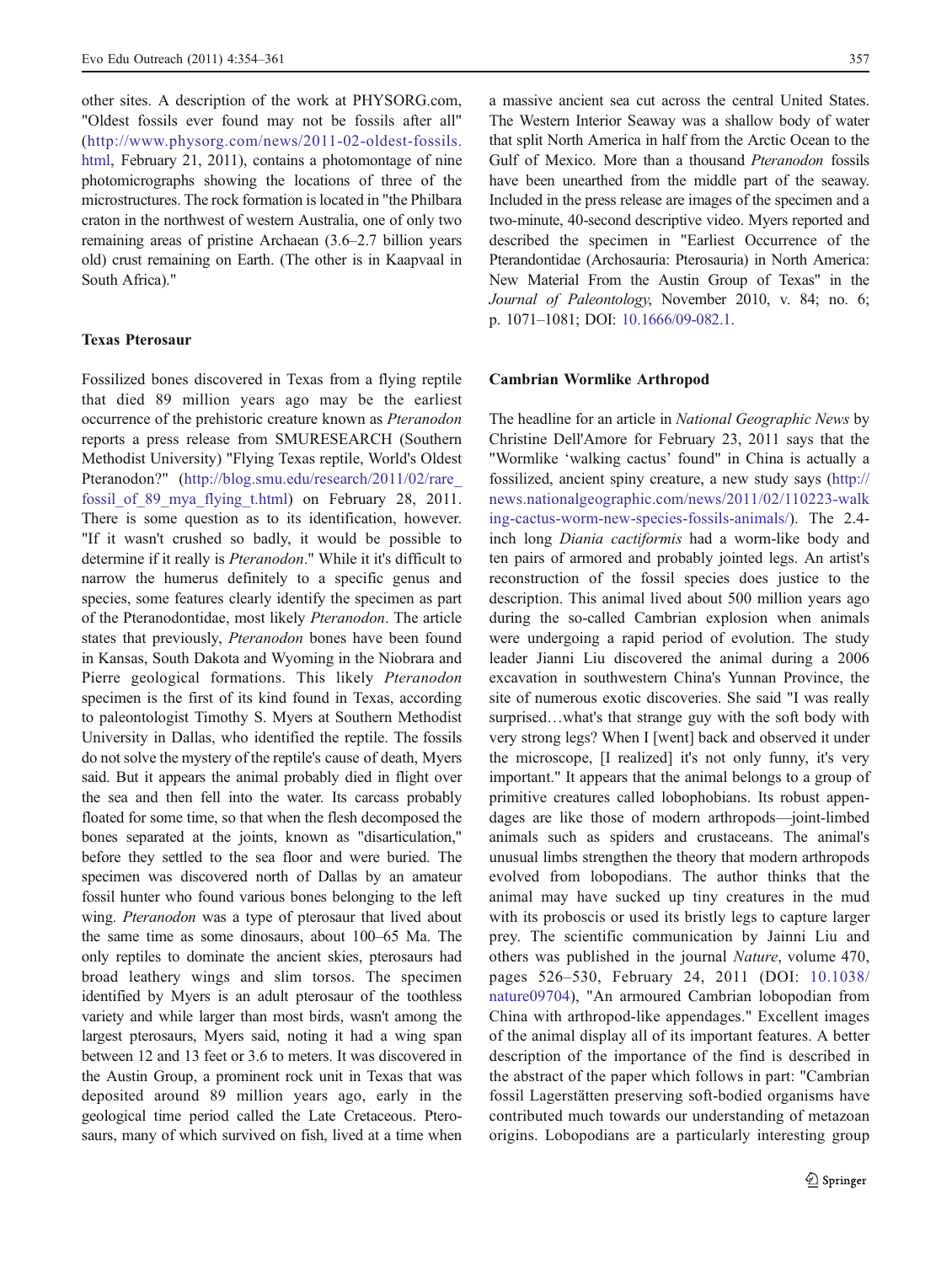that diversified and flourished in the Cambrian seas. Resembling 'worms with legs', they have long attracted much attention in that they may have given rise to both Onychophora (velvet worms) and Tardigrada (water bears), as well as to arthropods in general. Here, we describe D. cactiformis gen. et sp. nov. as an 'armoured' lobopodian from the Chengjiang fossil Lagerstätte (Cambrian stage 3), Yunnan, southwestern China. Although sharing features with other typical lobopodians, it is remarkable for possessing robust and probably sclerotized appendages, with what appear to be articulated elements. In terms of limb morphology, it is therefore closer to the arthropod condition, to our knowledge, than any lobopodian recorded until now. Phylogenetic analysis recovers it in a derived position, close to Arthropoda; thus, it seems to belong to a grade of organization close to the point of becoming a true arthropod." In addition, Figure 4 of the paper is a cladistic analysis of all Cambrian lobophobians and some arthropod stem group taxa.

# Algal Origins

John Timmer describes "New fossils push algal origins back to 600 million years" in Ars Technica, February 18, 2011 ([arstechnica.com/science/news/2011/](http://arstechnica.com/science/news/2011/&/new-fossils-push-algal-origins-back-to-600-million-years.ars)…/new-fossils[push-algal-origins-back-to-600-million-years](http://arstechnica.com/science/news/2011/&/new-fossils-push-algal-origins-back-to-600-million-years.ars).ars). He describes some fantastic fossils finds from China that date to the earliest era of multicellular life, the Ediacaran. Most Ediacaran fossils that have been described are members of an extinct group named the rangeomorphs. These new fossils seem to be older than the rangeomorphs but include forms that could be mistaken for modern algae. "Many of the major groups of multicellular life first evolved during the Cambrian, which started about 540 million years ago. There is evidence of multicellular life before that, of organisms that lived in the deep ocean in the Ediacaran, which started at the end of the last global glaciation. But the rangeomorphs look bizarre and unfamiliar to modern eyes, consisting of a collection of similar segments, odd fronds, and a few signs of complex specialized cell types." These new fossils come from the Lantian Formation in China and are probably over 580 million years old, and possibly over 600 million. Thus, they were living very close to the end of the last global glaciation of the Cryogenian period. The article is based on a letter published in the journal Nature, volume 470, pages 390–393, on February 17, 2001 by Xunlai Yuan and others, "An early Ediacaran assemblage of macroscopic and morphologically differentiated eucaryotes." The abstract, in part here, describes the result of the study. "The deep-water Avalon biota (about 579 to 565 million years old) is often regarded as the earliest-known fossil assemblage with macroscopic and morphologically complex life forms. It has been proposed that the rise of the Avalon biota was

triggered by the oxygenation of mid-Ediacaran deep oceans. Here we report a diverse assemblage of morphologically differentiated benthic macrofossils that were preserved largely in situ as carbonaceous compressions in black shales of the Ediacaran Lantian Formation (southern Anhui Province, South China). The Lantian biota, probably older than and taxonomically distinct from the Avalon biota, suggests that morphological diversification of macroscopic eukaryotes may have occurred in the early Ediacaran Period, perhaps shortly after the Marinoan glaciation, and that the redox history of Ediacaran oceans was more complex than previously thought." Excellent images accompany the report.

# African Antelope Fossils

Faysal Bibi of the Institut de Paléoprimatologie et Paléontologie Humaine at the Université de Poitiers, France published a review of the history and geographic locations of ancient bovine animals concentrating on Ethiopia Africa at the Public Library of Science (PloS ONE) website [\(http://www.](http://www.PLoSONE.org/article/info%3Adoi%2F10.1371%2Fjournal.pone.0016688) [PLoSONE.org/article/info%3Adoi%2F10.1371%2Fjournal.](http://www.PLoSONE.org/article/info%3Adoi%2F10.1371%2Fjournal.pone.0016688) [pone.0016688\)](http://www.PLoSONE.org/article/info%3Adoi%2F10.1371%2Fjournal.pone.0016688) on February, 16, 2011, "Mio-Pliocene Faunal Exchange and African Biogeography: The Record of Fossil Bovidae." Paul Hamaker provides the abstract of the paper in "New African antelope fossils rewrite early biogeographic history" in examiner.com ([http://www.exam iner.com/paele](http://www.examiner.com/paelenotology-science-news-in-national/new-african-antelope-fossils-rewrite-early-biogeographic-history)[notology-science-news-in-national/new-afri can-antelope](http://www.examiner.com/paelenotology-science-news-in-national/new-african-antelope-fossils-rewrite-early-biogeographic-history)[fossils-rewrite-early-biogeographic-history](http://www.examiner.com/paelenotology-science-news-in-national/new-african-antelope-fossils-rewrite-early-biogeographic-history)). Here is the abstract: "The development of the Ethiopian biogeographic realm since the late Miocene is here explored with the presentation and review of fossil evidence from eastern Africa. Prostrepsiceros cf. vinayaki and an unknown species of possible caprin affinity are described from the hominidbearing Asa Koma and Kuseralee Members (∼5.7 and ∼5.2 Ma) of the Middle Awash, Ethiopia. The Middle Awash Prostrepsiceros cf. vinayaki constitutes the first record of this taxon from Africa, previously known from the Siwaliks and Arabia. The possible caprin joins a number of isolated records of caprin or caprin-like taxa recorded, but poorly understood, from the late Neogene of Africa. The identification of these two taxa from the Middle Awash prompts an overdue review of fossil bovids from the sub-Saharan African record that demonstrate Eurasian affinities, including the reduncin Kobus porrecticornis, and species of Tragoportax. The fossil bovid record provides evidence for greater biological continuity between Africa and Eurasia in the late Miocene and earliest Pliocene than is found later in time. In contrast, the early Pliocene (after 5 Ma) saw the loss of any significant proportions of Eurasian-related taxa, and the continental dominance of African-endemic taxa and lineages, a pattern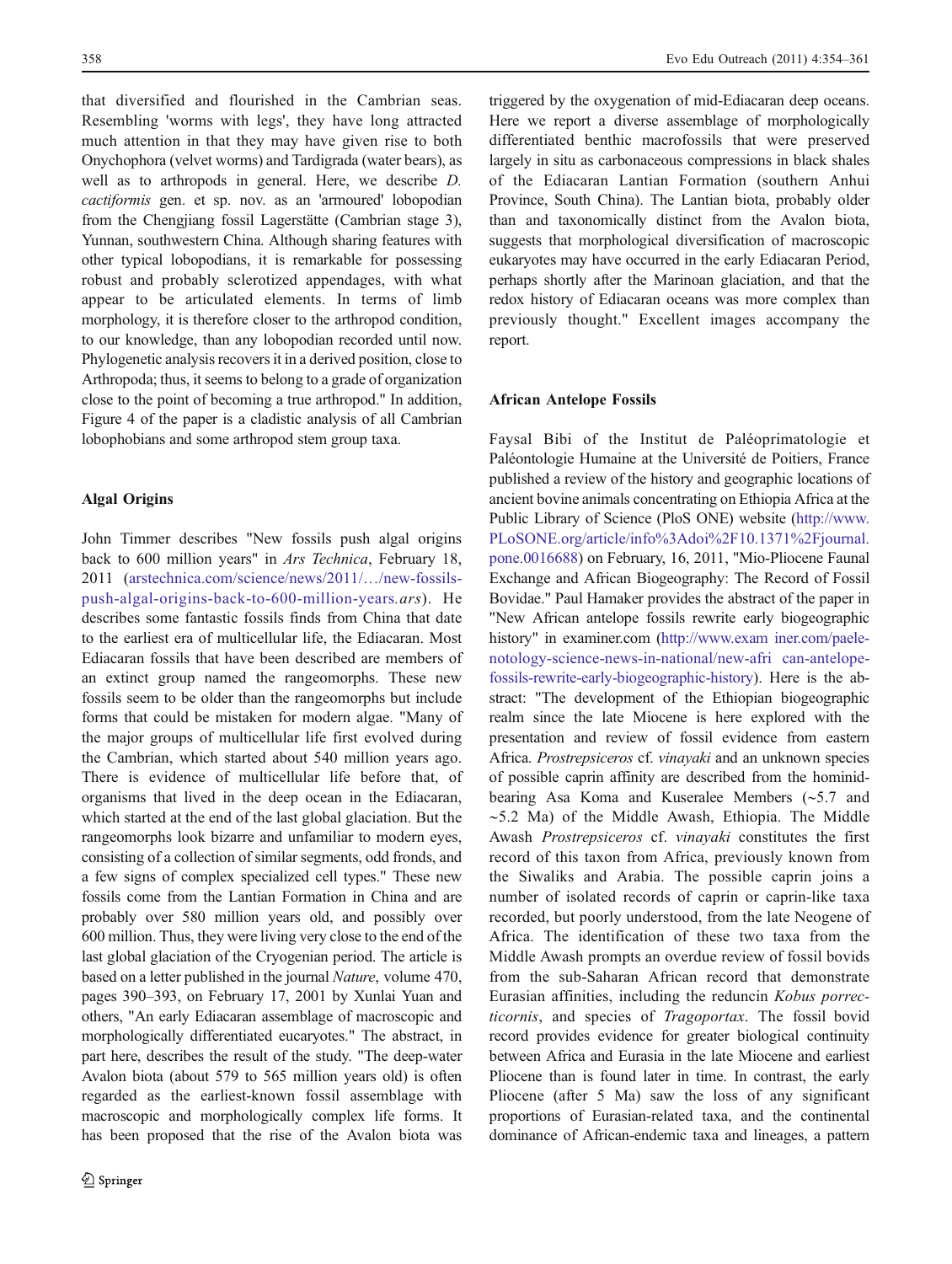that continues today." Also included is the article's conclusions: "The Ethiopian biogeographic realm appears to have had a distinct history of assembly through the Neogene, reflecting a pattern of ever-increasing isolation of African faunas since the late Miocene. The 'isolating barriers' of Wallace, defining the northern boundary of the Ethiopian realm, were in place by 7 Ma, though the geographic location of this boundary, and its permeability to African and Eurasian taxa, has changed over time. The presence of Prostrepsiceros cf. vinayaki and a possible caprin in the ASKM and KUSM, taken with the remainder of the bovid record reviewed above, highlights a greater rate of interchange of faunal elements between Eurasia and Africa in the late Miocene and up to around 5 Ma, than found later in time. The majority of the African Pliocene and Pleistocene record is exceptionally poor in Eurasian elements and an African-endemic fauna dominates. Of interest at this time is what appears to be a greater rate of faunal dispersal out of Africa than into it, documented also among other taxa. Throughout most of the last 7 million years, the Ethiopian realm covered the entirety of Africa and Arabia. The distinction of North Africa from Sub-Saharan Africa, and the delineation of the northern limits of the modern Ethiopian realm along the Saharo-Arabian desert belt, would come only in the late Pleistocene, presumably on account of increased sub-tropical aridification." A number of illustrations from the original paper are included." For the full paper and illustrations, it is recommended that the reader turn to the original article in PLoS ONE. For additional popular websites and more material on the distribution and history of African bovidae, the educator should search "fossil african antelopes" on the web.

#### Chiton–Protein Complex in Paleozoic Arthropods

A press release from Royal Holloway, University of London [\(http://www.rhul.ac.uk/research/news/newsarticles/](http://www.rhul.ac.uk/research/news/newsarticles/powerfulmicroscoperevealschemicalstructureoffossils.aspx) [powerfulmicroscoperevealschemicalstructureoffossils.aspx\)](http://www.rhul.ac.uk/research/news/newsarticles/powerfulmicroscoperevealschemicalstructureoffossils.aspx) on February 11, 2011, "Powerful microscope reveals chemical structure of fossils" describes the "surprising new research" that shows "contrary to conventional belief, remains of chiton-protein complex—structural materials containing protein and polysaccharide—are present in fossils of arthropods from the Palaeozoic era." Previously the oldest indication of chitin-protein complex was found in 25 million-year-old Cenozoic fossils, and remnants of structural protein have been discovered in 80 million-year-old Mesozoic fossils. The team of researchers led by George Cody of the Carnegie Institute for Science discovered the protein-complex relicts in fossil arthropods, a Pennsylvanian 310 million-year-old scorpion cuticle from northern Illinois

and a Silurian 417 million-year-old eurypterid from Ontario. These arthropods have exoskeletons, or cuticles, the outer portions of which are made up of a composite of chitin fibers which are embedded in a matrix of protein. It was always thought that these materials would decompose with time and would never be found in Paleozoic fossils. Using a powerful microscope (scanning transmission X-ray microscopy) the researchers showed that the majority of carbon, nitrogen and oxygen found in these fossils were derived from a protein-chitin complex. Andrew C. Scott, Royal Holloway, University of London, one of the researchers said, "This research will aid our understanding of the fossilization process and this new technique allows us to reveal the chemical nature of the fossils without total destruction" and that "the vestigial protein complex may play a critical role in organic fossil preservation by providing a substrate protected from total degradation." The research was published in the journal Geology, volume 39, number 3, pages 255–258 (DOI: [10.1130/G31648.1\)](http://dx.doi.org/10.1130/G31648.1) by GD Cody, NS Gupta, DEG Briggs, ALD Kilcoyne, RE Summons, F Kenig, RE Plotnick, AC Scott, "Molecular signature of chitin-protein complex in Paleozoic arthropods."

#### Plankton and the Earth's First Breathable Atmosphere

"Researchers studying the origin of earth's first breathable atmosphere have zeroed in on the major role played by some very unassuming creatures: plankton" is the opening statement of a press release from Ohio State University on February 21, 2011 [\(http://researchnews.osu.edu/archive/](http://researchnews.osu.edu/archive/plankatmo.htm) [plankatmo.htm\)](http://researchnews.osu.edu/archive/plankatmo.htm), "Plankton Key to Earth's First Breathable Atmosphere," written by Pam Frost Gorder. Matthew Saltzman, Ohio State University, and his colleagues show how plankton provided a critical link between the atmosphere and chemical isotopes stored in rocks 500 million years ago. This study is a continuation of previous work showing that upheavals in the earth's crust initiated a kind of reverse-greenhouse effect that cooled the world's oceans, spawned giant plankton blooms, and sent a burst of oxygen into the atmosphere. This new study goes further, detailing the events that caused oxygen to vanish from the Earth's ancient atmosphere during the Cambrian Period, only to return at higher levels than before. "Saltzman and his team were able to quantify how much oxygen was released into the atmosphere at the time, and directly link the amount of sulfur in the ancient oceans with atmospheric oxygen and carbon dioxide." He said, "We know that oxygen levels in the ocean dropped dramatically during the Cambrian, and that coincides with the time of global extinction…We still don't know why the anoxia spread all over the world. We may never know. But there have been many other extinction events in Earth's history, and with the exception of those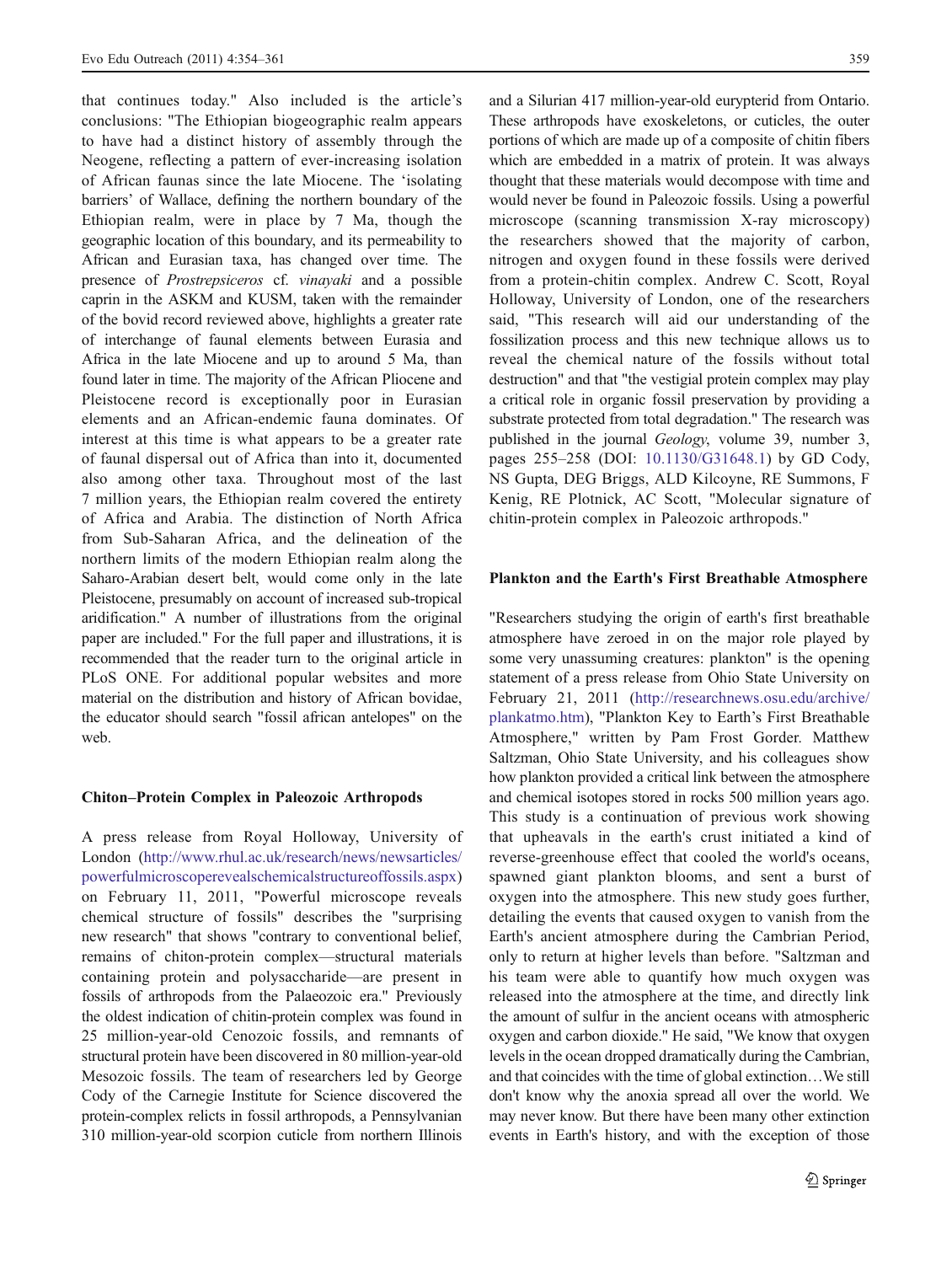caused by meteor impacts, others likely share elements of this one—changes in the balance of oxygen and carbon dioxide in the atmosphere and the oceans." They suggest that plankton enabled oxygen to reenter the oceans and atmosphere. They say that during the Cambrian there was no life on land and except for trilobites, life in the ocean was not diverse. It has been proposed that what geologists call the Steptoean Positive Carbon Isotope Excursion (SPICE) was caused by the burial of huge quantities of organic matter in ocean sediments, which pulled carbon dioxide from the atmosphere and released oxygen. By studying isotopes in a variety of places around the world, the researchers determined that the SPICE event happened around the same time as an explosion of plankton diversity. The study, "Pulse of atmospheric oxygen during the late Cambrian," was published in the Proceedings of the National Academy of Sciences, volume 108 (10), 3876–3881 (DOI: [10.1073/pnas.1011836108](http://dx.doi.org/10.1073/pnas.1011836108)). A portion of the abstract details that "A rise in atmospheric  $O<sub>2</sub>$ has been linked to the Cambrian explosion of life. For the plankton and animal radiation that began some 40 million years later and continued through much of the Ordovician (Great Ordovician Biodiversification Event), the search for an environmental trigger(s) has remained elusive. Here we present a carbon and sulfur isotope mass balance model for the latest Cambrian time interval spanning the globally recognized SPICE that indicates a major increase in atmospheric  $O_2$ . We estimate that this organic carbon and pyrite burial event added approximately  $19\times10^{18}$  moles of O<sub>2</sub> to the atmosphere (i.e., equal to change from an initial starting point for  $O_2$  between 10–18% and a peak of 20–28%  $O_2$ ) beginning at approximately 500 million years… Ecologically diverse plankton groups could provide new food sources for an animal biota expanding into progressively more ventilated marine habitats during the Ordovician, ultimately establishing complex ecosystems that are a hallmark of the Great Ordovician Biodiversification Event." The reader may also want to access the following related paper published in the journal Nature, "Geochemical evidence for widespread euxinia in the Later Cambrian ocean" by Benjamin C. Gill and others, volume 469, pages 80–83, January 6, 2011 (DOI: [10.1038/nature09700](http://dx.doi.org/10.1038/nature09700)). "Widespread anoxia in the ocean is frequently invoked as a primary driver of mass extinction as well as a long-term inhibitor of evolutionary radiation on early Earth. In recent biogeochemical studies it has been hypothesized that oxygen deficiency was widespread in subsurface water masses of later Cambrian oceans, possibly influencing evolutionary events during this time. Physical evidence of widespread anoxia in Cambrian oceans has remained elusive and thus its potential relationship to the palaeontological record remains largely unexplored. Here, we present sulphur isotope records from six globally distributed stratigraphic sections of later

Cambrian marine rocks (about 499 million years old). We find a positive sulphur isotope excursion in phase with the SPICE, a large and rapid excursion in the marine carbon isotope record, which is thought to be indicative of a global carbon cycle perturbation… These results identify the SPICE interval as the best characterized ocean anoxic event in the preMesozoic ocean and an extreme example of oxygen deficiency in the later Cambrian ocean. Thus, a redox structure similar to those in Proterozoic oceans may have persisted or returned in the oceans of the early Phanerozoic eon. Indeed, the environmental challenges presented by widespread anoxia may have been a prevalent if not dominant influence on animal evolution in Cambrian oceans."

## Horse Teeth

A press release on March 3, 2011 from the New York Institute of Technology ([http://www.nyit.edu/index.php/about\\_nyit/](http://www.nyit.edu/index.php/about_nyit/news-full/fossils_of_horse_teeth_indicate_you_are_what_you_eat_according_to_nycom_res/) news-full/fossils of horse teeth indicate you are what you eat according to nycom res/) describes research that agrees with "the long-standing theory that horses evolved through natural selection." Matthew Mihlbachler and Nikos Solounias of the New York College of Osteopathic Medicine (NYCOM), New York Institute of Medicine and their colleagues arrived at the conclusion after examining the teeth of 6,500 fossil horses representing 222 different populations of more than 70 extinct horse species. The records, spanning the past 55 million years, indicate a "critical" lag time between the evolution of horse teeth and dietary changes resulting from climate change. "One of the advantages of studying extinct creatures like prehistoric horses is we can look at how animals responded to their environments over millions of years—something that biologists who study living species cannot do," Mihlbachler said, adding that the biggest surprise of the study was that while some of the extinct populations they examined had extremely abrasive diets, much of the time, it seemed horses had it surprisingly easy." This suggests that "strong natural selection" for different types of teeth only happened occasionally during brief intervals in horse history. Solounias helped develop a methodology known as dental mesowear analysis to reconstruct the diets of extinct species by measuring food-related wear and tear on fossil teeth. He and Mihlbachler used the process to investigate wear patterns on the molars of thousands of fossil horses. They later analyzed their data alongside records of North American climate changes that would have shifted the animals' diets from rainforest fruits and woody, leafy vegetation to the more abrasive diets found in grasslands. "Lag time in the evolution of horse teeth in comparison to dietary changes is critical,"